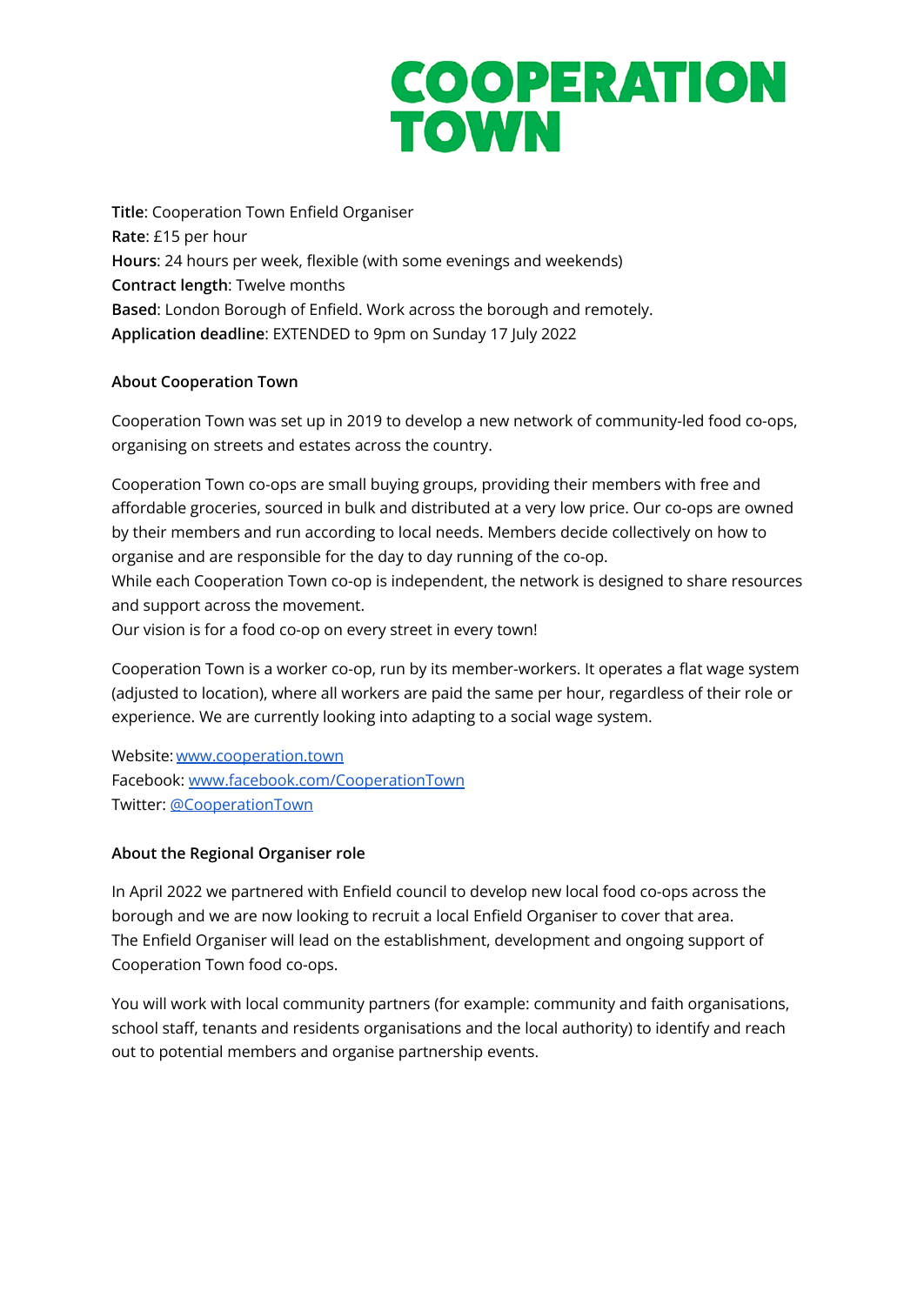## **COOPERATION TOWN**

You will work directly with members of the community across different locations to share information, recruit members, find organising spaces and other tasks to help groups establish new community food co-ops. You will provide ongoing support as co-ops develop and grow.

You will help the co-ops to link up with local food suppliers, including surplus and wholesale suppliers, and work with them to establish a smooth and effective logistics operation.

You will be expected to be available for in-person and online sessions, meetings and events. Working days are flexible, responding to members' and partners' needs and availability (within reason). You will be self managing your own time to suit the project best.

You will be responsible for managing resources and a small budget (with support from colleagues) and for regular information sharing meetings with LB Enfield officers.

Our Organisers are actively listening to their community's needs, providing support and encouragement, building social connections and resources to overcome challenges. Your role will be to bring people together and facilitate a space for collaboration, mutual support, experimentation and solidarity.

You will be part of the Cooperation Town team of organisers (mostly based in London). As a workers cooperative, we operate a non hierarchical structure (with no line management) and you will be expected to take active part in the cooperative's sessions and meetings.

The position would be based from home, with regular visits to community spaces across the borough. Some work is likely to take place over evenings and weekends.

### **Community Food Co-ops Organiser Roles & Responsibilities**

- Establish and maintain good working relationships with members and partners
- Support local organisers to develop and run community events
- Identify 'community anchors' and support them in their initial role
- Facilitate an inclusive space where members of the community can build relationships with each other and work collaboratively
- Organise introductory workshops and meetings
- Build relationships with local food suppliers, including wholesalers and food surplus distributors
- Identify local organising spaces and help members to negotiate their use
- Support food coops with practical and operational aspects, such as ordering stock and financial planning
- Support residents to address barriers to participating in food coops
- Maintain a database of all groups
- Take active part in planning and strategy with support from the Cooperation Town team